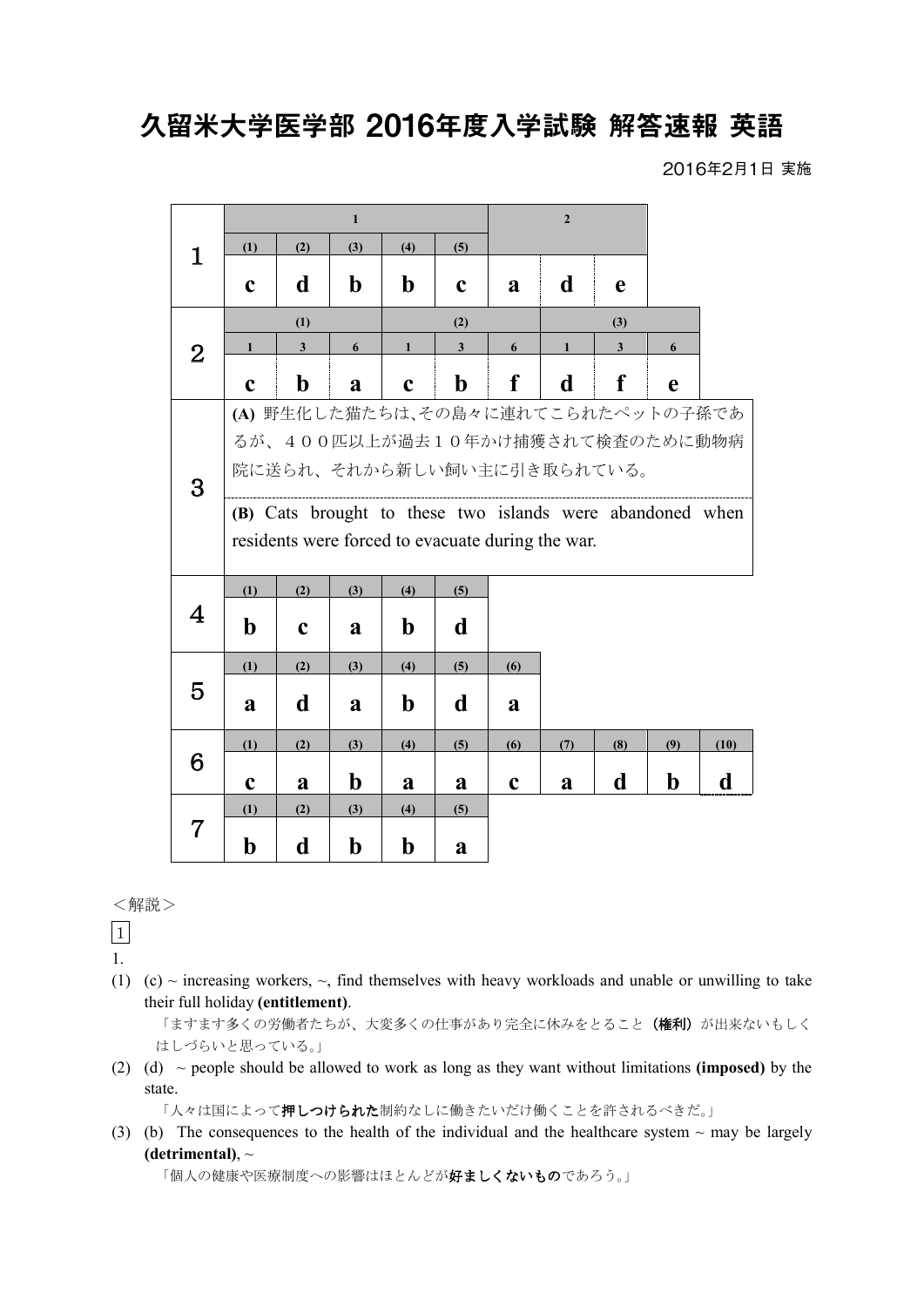- (4) (b)  $\sim$  instead of making employees work longer hours, companies could employ more workers even on a **(temporary)** basis , ~ 「従業員たちをより長時間働かせるのではなく、会社は一時的にでも従業員を増やすことも可能である。」
- (5) (c) This legislation could allow some (**relaxation**) of the law in certain cases, for example when  $\sim$ 「この法律は、例えば~のようなある場合には、適用を幾分緩和しうる。」

2.

2

- (a) Regular breaks are important for those who work in challenging positions. 「定期的に休憩をとることは、骨の折れる立場で仕事をする人にとって大事なことである。」 第 2段落4行目 From the health perspective, it is unwise for employees to do work which is mentally and physically demanding,  $\sim$  without taking sufficient breaks. 「健康の観点から、従業員が十分な休憩なしに身体的にも肉体的にも骨の折れる仕事をすることは、賢明で はない」と一致する。
- (d) Workers require legal assistance that they will not be asked to work too much. 「労働者は、超過労働を要求してはいけないという内容の法的支援を必要としている。」 第 4 段落 2 行目 ~, there is a need for legislation to guarantee the protection of workers from exploitation. 「労働者を搾取から守ることを保証する法律が必要である」と一致する。

(e) Regular workers are often required to work long hours to their own detriment. 「正社員はしばしば長時間働くことが要求され、結果的に害を被る。」 第 2 段落第 6 文 The consequence to the health of  $\sim$  may be largely (detrimental), if the potentially negative effects of working long hours on physical health are cause for concern. が根拠となる。空所 3 の設問と連動してしまうわ けだが、それがわからなくても、 "the potentially negative effects of working long hours on physical health" とい

うフレーズだけでも、「長時間労働が結果的に労働者に害を及ぼす」という内容を確認できる。

- (1)  $\begin{pmatrix} 1 & 0 \end{pmatrix}$  ( e ) ( b ) ( f ) ( d ) ( a ) Last May, (**Curhan joined two hedge managers from the private investment firm Gotham Capital to announce they had established a web site and a cash prize**).
- (2)  $\left(\begin{array}{c|c} \circ & \circ \\ \circ & \circ \end{array}\right)$  (e ) (b) (d) (a) (f) ~, (**based on DNA that is missing from tumor cells but found in normal healthy cells**).
- (3)  $(\begin{array}{c} 1 \ 0 \end{array})(a) (\begin{array}{c} 1 \ 0 \end{array})(b) (\begin{array}{c} 0 \end{array})(c)$ When (**evaluating proposals for the prize, the group wanted to get ideas from all sources, including from people who are not experts in cancer**).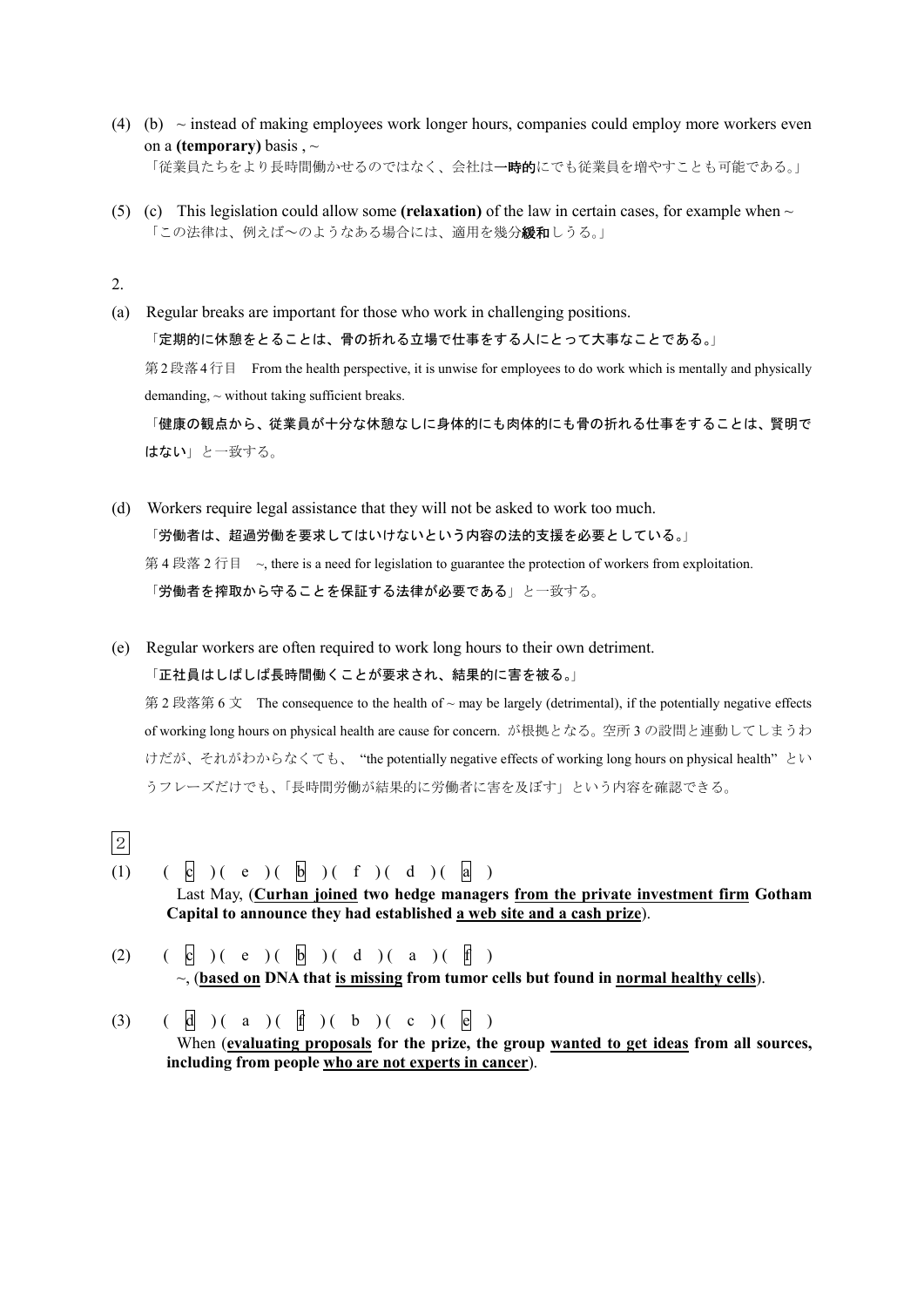| $\overline{4}$ |                                                                                                           |                                                                                 |
|----------------|-----------------------------------------------------------------------------------------------------------|---------------------------------------------------------------------------------|
| (1)            |                                                                                                           | How are preparations going for Jim's party next week? (来週のパーティーの準備の進み具合をたずねられて) |
|                | There is still a lot to do.<br>(b)                                                                        | 「まだやるべきことがたくさんあるんだ。」                                                            |
| (2)            | Can you help me with this equation? It's really difficult. (難しい数式を解く手助けをするよう求められて)                        |                                                                                 |
|                | (c) Sure, what's the problem?                                                                             | 「いいよ。何が問題なの。」                                                                   |
| (3)            | Hi, I'd like to borrow these six books for a week, please. (本を6冊借りたいと言われて)                                |                                                                                 |
|                | Sorry, but we only allow four books per person.<br>(a)                                                    |                                                                                 |
|                |                                                                                                           | 「残念ながら、1人4冊しか貸し出しできないんです。」                                                      |
| (4)            |                                                                                                           | What happened to the summer? It seems like it flew by! (夏が飛ぶように過ぎ去ってしまったという発言に) |
|                | (b) It seems like it was June just yesterday. 「6月がまるで昨日のことのようだよ。」                                         |                                                                                 |
| (5)            | Excuse me, but where is the nearest ATM? (最寄りの ATM の場所をたずねられて)                                            |                                                                                 |
|                | (d)                                                                                                       | It's just across the street next to the pharmacy. 「ちょうど通りを挟んで薬局のとなりです。」         |
|                |                                                                                                           |                                                                                 |
| $\bf 5$        |                                                                                                           |                                                                                 |
|                | (1) (a) Giving the unstable (b) market conditions, managers (c) found themselves in an acute (d) dilemma. |                                                                                 |
|                | $\rightarrow$ Given                                                                                       |                                                                                 |
|                | (2) Don't (a) let early (b) failure (c) discourage you from (d) stick to your purpose.                    |                                                                                 |
|                |                                                                                                           | $\rightarrow$ sticking                                                          |
|                | (3) Five months (a) are too short (b) a (c) time (d) to carry out the purpose.                            |                                                                                 |
|                |                                                                                                           |                                                                                 |
|                | $\rightarrow$ is too short                                                                                |                                                                                 |
|                | (4) A (a)mere (b)condemn of the (e)aggression will not lend to any solution (d) of the dispute.           |                                                                                 |
|                | $\rightarrow$ condemnation                                                                                |                                                                                 |
|                | (5) He (a) lay on the sofa (b) with his arms (c) folded and soon (d) fallen as leep.                      |                                                                                 |
|                |                                                                                                           | $\rightarrow$ fell                                                              |
|                | (6) In the (a) late half of the 1990's, Internet (b) use in the world (c) doubled every 100 (d) days.     |                                                                                 |
|                | $\rightarrow$ latter                                                                                      |                                                                                 |
|                |                                                                                                           |                                                                                 |
| $\,$ 6 $\,$    |                                                                                                           |                                                                                 |
| (1)            | (c) ~ had a remarkable (aptitude) for $\cdots$                                                            |                                                                                 |
| (2)            | 「~は…に対するすばらしい才能[適性]を有していた」<br>(a) illnesses that have (afflicted) us                                      |                                                                                 |
|                | 「われわれを苦しめてきた病気」                                                                                           |                                                                                 |
| (3)            | (b) a (competent) person                                                                                  |                                                                                 |
|                | 「有能な人物」                                                                                                   |                                                                                 |
| (4)            | (a) $\sim$ would (hit the roof)<br>「~はひどく腹をたてるだろう」                                                        |                                                                                 |
| (5)            | (a) In (consideration) of $\cdots$                                                                        |                                                                                 |
|                | 「…を考慮して」                                                                                                  |                                                                                 |
| (6)            | (c) The number of $\sim$ (was much greater) than $\cdots$                                                 |                                                                                 |

「~の数は…よりはるかにより多かった」